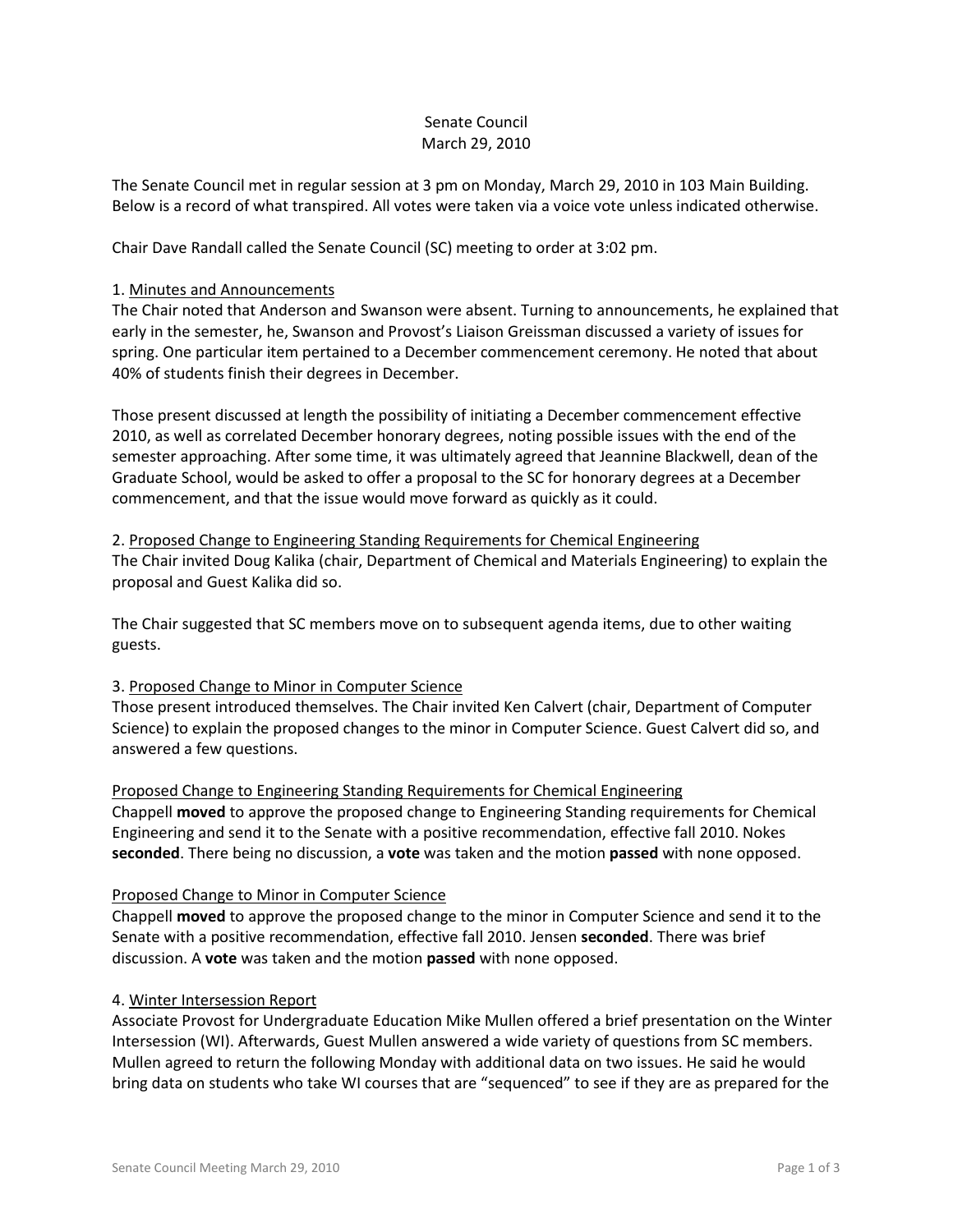next course. Grossman suggested this information could illustrate if there is sufficient knowledge retention.

The other issue that concerned SC members was that of cost, and if a WI could be a drain on funding. Mullen said he would look into that issue, as well.

The idea of another WI pilot was briefly discussed; Yanarella expressed concern about infinite pilots, and suggested the WI be voted up or down.

#### 5. Gen Ed Implementation Issues

Mullen discussed Gen Ed issues with SC members, particularly the vetting team compositions and the possibility of a steering committee.

After substantial discussion, Thelin **moved** that the SC give a positive recommendation to reappointing a General Education Steering committee, and for that body to be charged with planning the second part of the Gen Ed implementation proposal. Yanarella **seconded**. There was discussion about the wording and ultimate intent of the motion, what type of representative nature the committee should have, and the need to include "new" people on the steering committee. It was determined that the proposed steering committee would be appointed by the Chair, with the Senate approving the appointments. SC members agreed that the intent of the motion was for a slate of candidates to be developed in consultation with Mullen, with the University Senate holding the responsibility of approving the composition.

The Chair said that he would ask four or five SC members to help identify a slate of names for the SC and Mullen to review

## 7. Various Changes to *Administrative Regulations* for Endorsement

The Chair asked Associate General Counsel Marcy Deaton to explain the revisions to the four A*dministrative Regulation* changes.

• *Administrative Regulation 10:2* ("Information Technology Advisory Committees")

Guest Deaton explained the changes to the regulation, and answered a few questions. It was noted that this particular change was the direct result of a request by the Provost for greater faculty involvement in Information Technology.

Chappell **moved** to endorse the proposed changes to *Administrative Regulation 10:2* ("Information Technology Advisory Committees") and send it to the Senate with a positive recommendation. Steiner **seconded**. There being no additional discussion, a **vote** was taken and the motion **passed** with none opposed.

• *Administrative Regulation 4:7* ("Student Financial Aid Appeals and Advisory Committee")

Jensen **moved** to endorse the proposed changes to *Administrative Regulation 4:7* ("Student Financial Aid Appeals and Advisory Committee") and send it to the Senate with a positive recommendation. Steiner **seconded**. There being no additional discussion, a **vote** was taken and the motion **passed** with none opposed.

• *Administrative Regulation 4:9* ("Heidelberg Scholarship Committee")